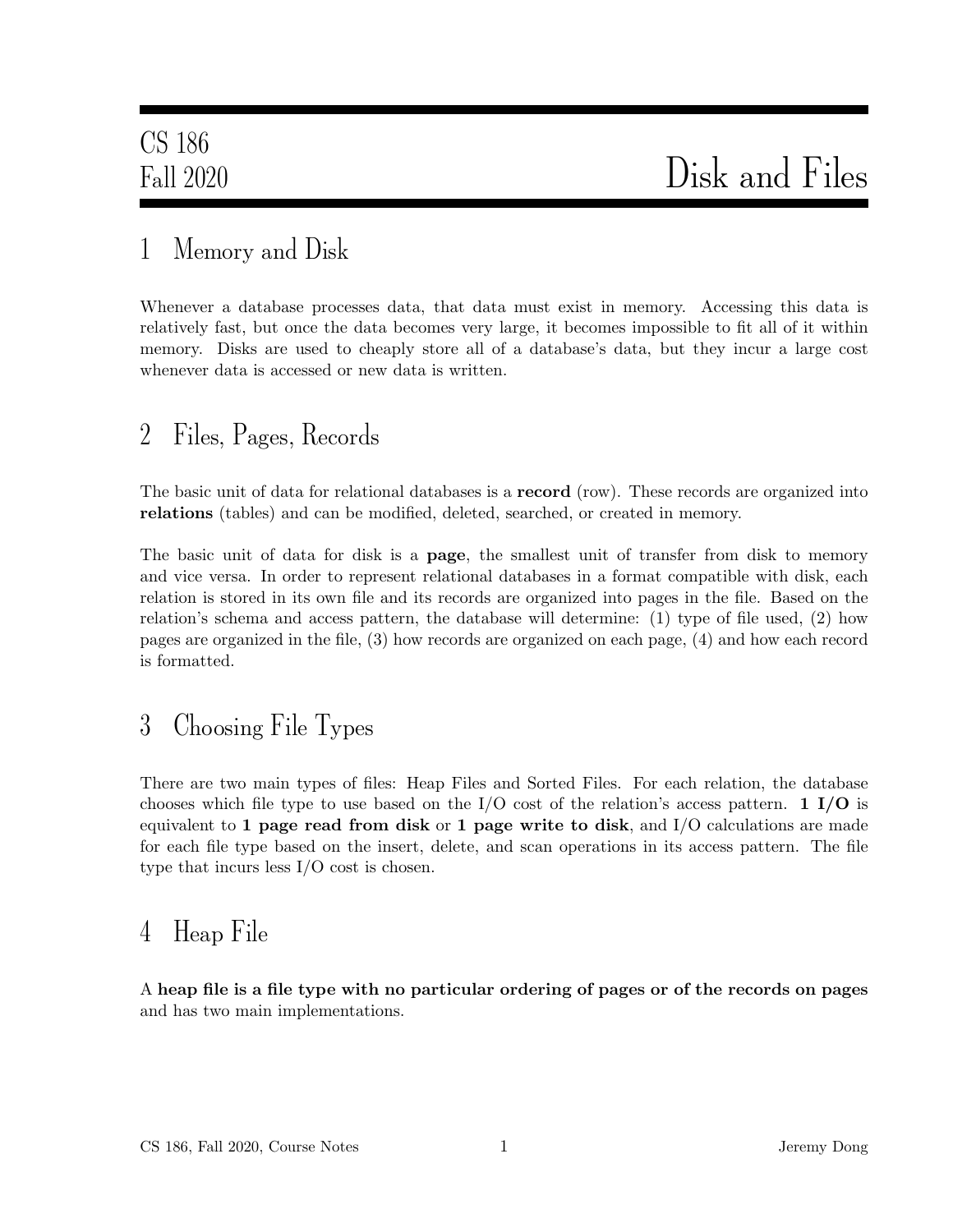### 4.1 Linked List Implementation

In the linked list implementation, each data page contains **records**, a free space tracker, and pointers (byte offsets) to the next and previous page. There is one header page that acts as the start of the file and separates the data pages into full pages and free pages. When space is needed, empty pages are allocated and appended to the free pages portion of the list. When free data pages become full, they are moved from the free space portion to the front of the full pages portion of the linked list. We move it to the front, so we don't have to traverse the entire full pages portion to append it. An alternative is to keep a pointer to the end of this list in the header page. The details of which implementation we use aren't important for this course.



#### 4.2 Page Directory Implementation

The Page Directory implementation differs from the Linked List implementation by only using a linked list for header pages. Each header page contains a pointer (byte offset) to the next header page, and its entries contain both a **pointer to a data page** and **the amount of free** space left within that data page. Since our header pages' entries store pointers to each data page, the data pages themselves no longer need to store pointers to neighboring pages.

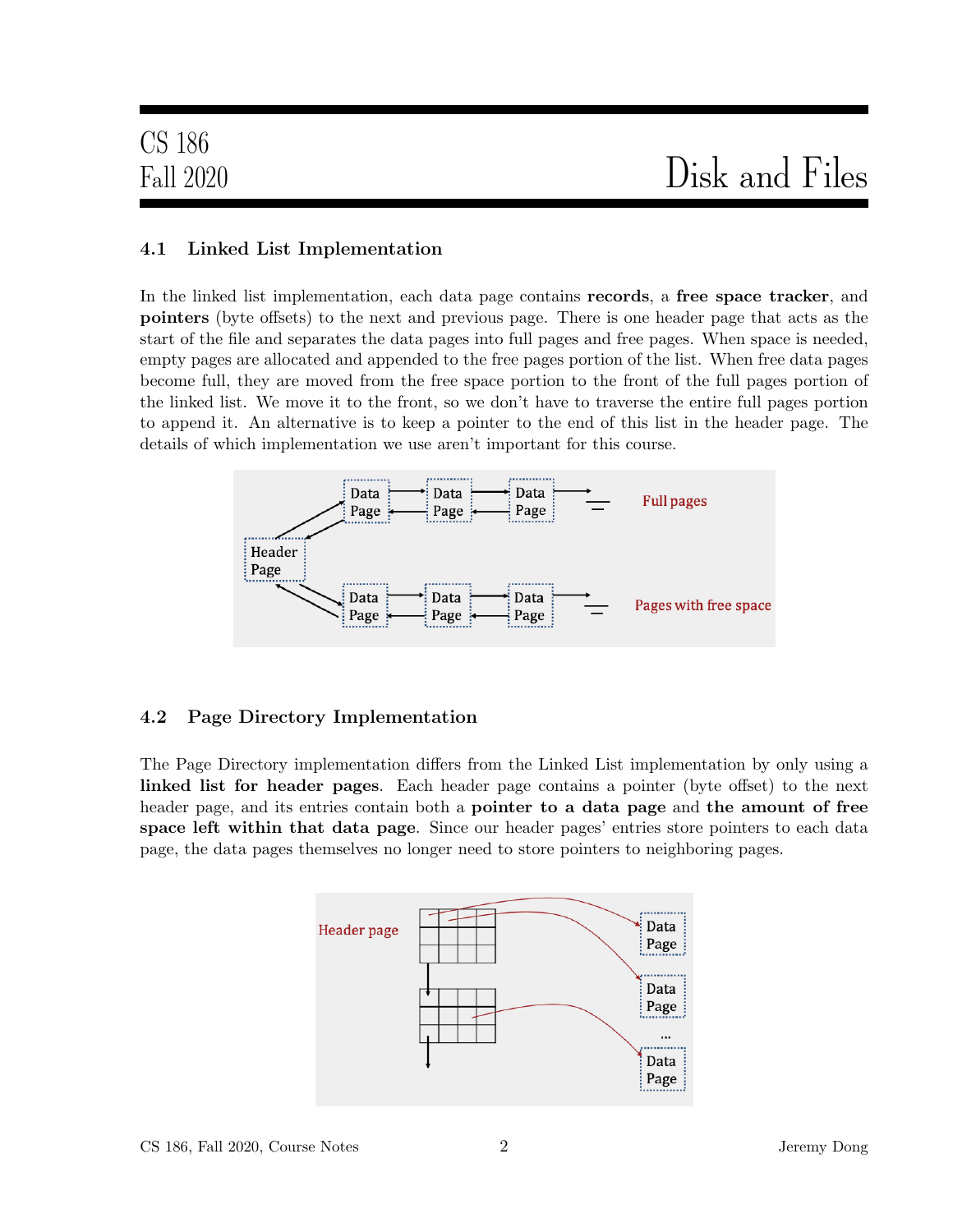# Fall 2020 Disk and Files

The main advantage of Page Directories over Linked Lists is that inserting records is often faster. To find a page with enough space in the Linked List implementation, the header page and each page in the free portion may need to be read. In contrast, the Page Directory implementation only requires reading at most all of the header pages, as they contain information about how much space is left on each data page in the file.

To highlight this point, consider the following example where a heap file is implemented as both a Linked List and a Page Directory. Each page is 30 bytes and a 20 byte record is being inserted into the file:

Linked List



I/O Cost: 5 (read all pages)  $+1$  (write last data page) = 6 I/Os

Page Directory

 $(\#,\#)$  within box = (page  $\#$ ,  $\#$  of free bytes)



I/O Cost: 1 (read header)  $+1$  (read data)  $+1$  (write data)  $+1$  (write header) = 4 I/Os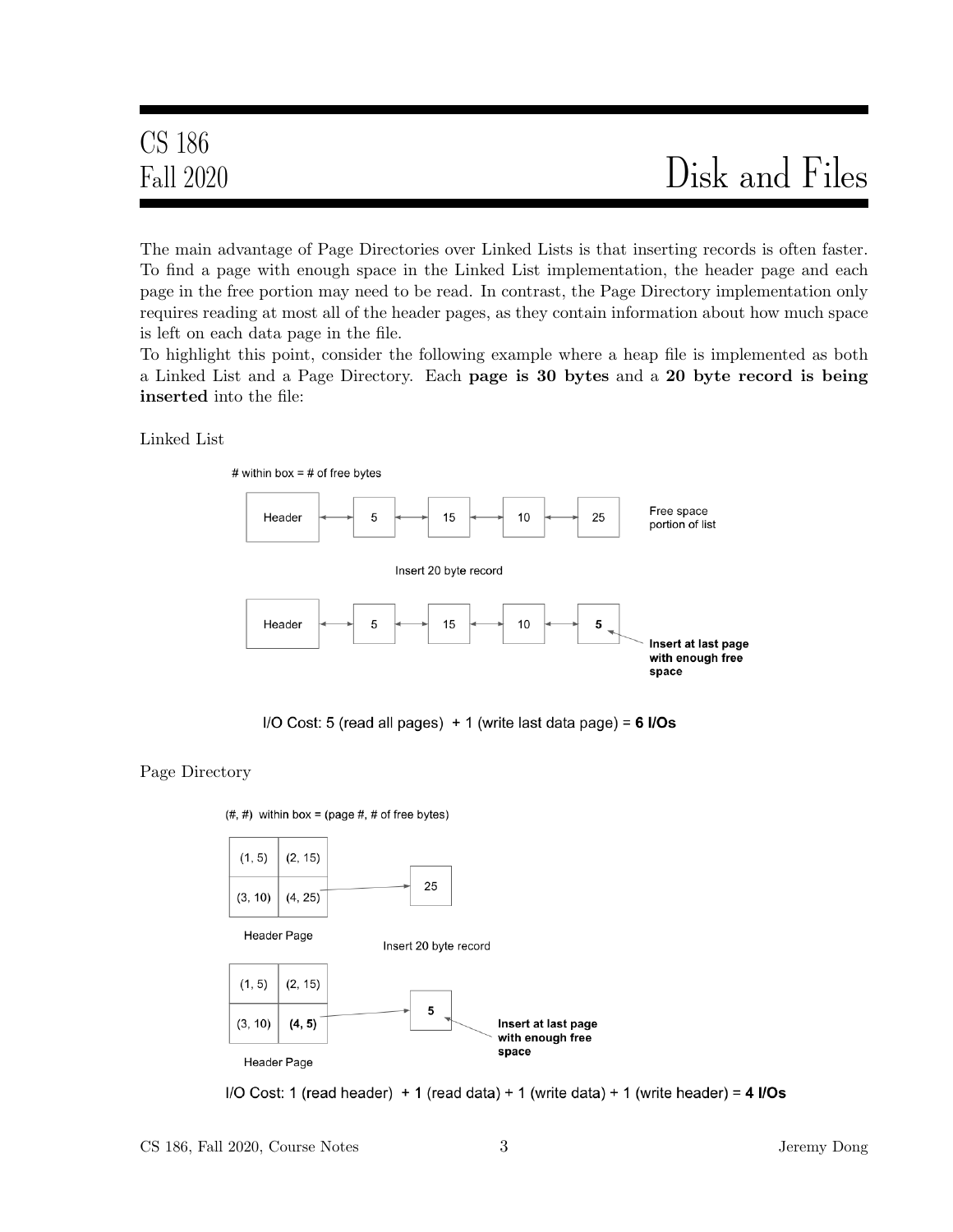This is only a small example and as the number of pages increases, a scenario like this would cause insertion in a linked list to be much more expensive than insertion in a page directory.

Regardless of the implementation used, heap files provide faster insertions than sorted files (discussed below) because records can be added to any page with free space, and finding a page with enough free space is often very cheap. However, searching for records within heap files requires a full scan every time. Every record on every page must be looked at because records are unordered, resulting in a linear cost of N I/Os for every search operation. We will see that sorted files are much better at searching for recordings.

### 5 Sorted Files

#### A sorted file is a file type where pages are ordered and records within each page are sorted by key(s).

These files are implemented using Page Directories and enforce an ordering upon data pages based on how records are sorted. Searching through sorted files takes logN I/Os where  $N = #$  of pages since binary search can be used to find the page containing the record. Meanwhile, insertion, in the average case, takes  $logN + N$  I/Os since binary search is needed to find the page to write to and that inserted record could potentially cause all later records to be pushed back by one. On average, N / 2 pages will need to be pushed back, and this involves a read and a write IO for each of those pages, which results in the N I/Os term.

In the example below, each data page can store upto 2 records, so inserting a record in Data Page 1, requires a read and a write of all pages that follow, since the rest of the records need to be pushed back.

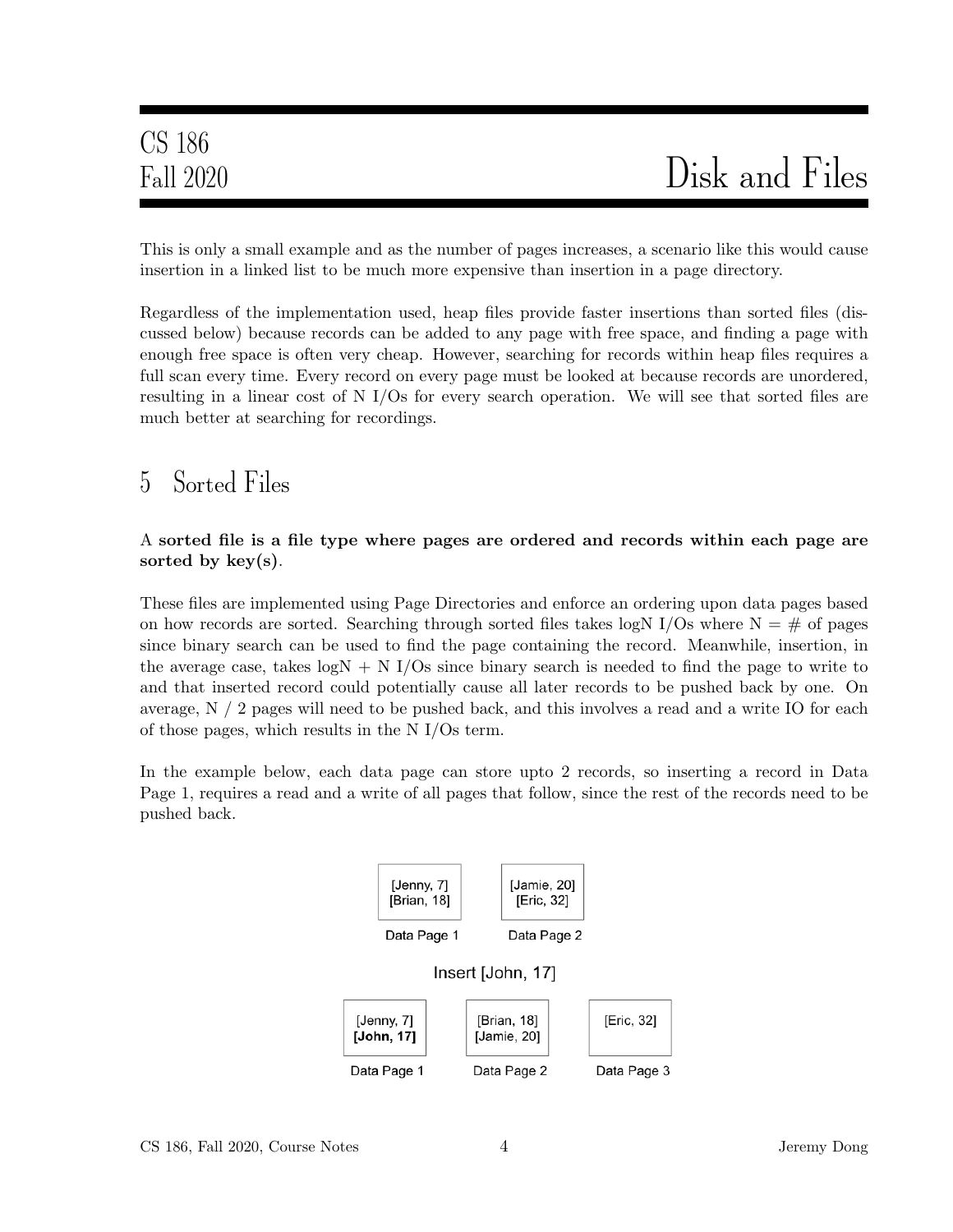# 6 Record Types

Record types are completely determined by the relation's schema and come in 2 types: Fixed Length Records (FLR) and Variable Length Records (VLR). FLRs only contain fixed length fields (integer, boolean, date, etc.), and FLRs with the same schema consist of the same number of bytes. Meanwhile, VLRs contain both fixed length and variable length fields (varchar), resulting in each VLR of the same schema having a potentially different number of bytes. VLRs store all fixed length fields before variable length fields and use a record header that contains pointers to the end of the variable length fields.



Regardless of the format, every record can be uniquely identified by its record id - [page  $\#$ , record  $#$  on page].

# 7 Page Formats

### 7.1 Pages with Fixed Length Records

Pages containing FLRs always use page headers to store the number of records currently on the page.

If the page is packed, there are no gaps between records. This makes insertion easy as we can calculate the next available position within the page using the  $\#$  of existing records and the length of each record. Once this value is calculated, we insert the record at the computed offset. Deletion is slightly trickier as it requires moving all records after the deleted record towards the top of the page by one position to keep the page packed.

If the page is unpacked, the page header typically stores an additional bitmap that breaks the page into slots and tracks which slots are open or taken.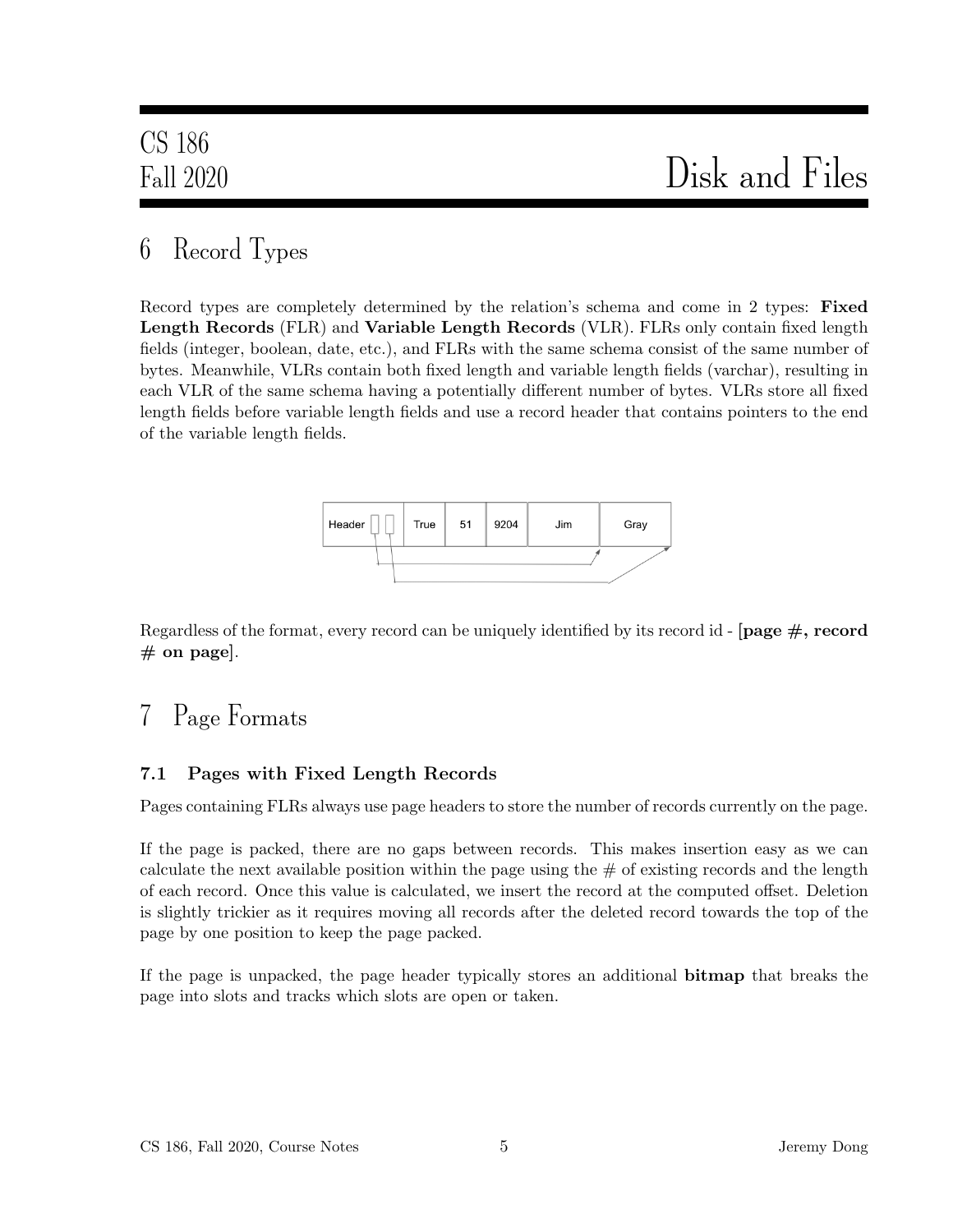| Page Header | .        |          |
|-------------|----------|----------|
| Record 1    |          | Record 2 |
|             | Record 3 |          |
| slot 4      |          | slot 5   |
|             | Record 6 |          |
| slot 7      |          |          |

Using the bitmap, insertion involves finding the first open bit, setting the new record in the corresponding slot, and then setting the bit for that slot. With deletion, we clear the deleted record's corresponding bit so that future inserts can overwrite that slot.

### 7.2 Pages with Variable Length Records

The main difference between variable length records and fixed length records is that we no longer have a guarantee on the size of each record. To work around this, each page uses a **page footer** that maintains a slot directory tracking slot count, a free space pointer, and entries. The footer starts from the bottom of the page rather than the top so that the slot directory has room to grow when records are inserted.

The slot count tracks the total number of slots. This includes both filled and empty slots. The free space pointer points to the next free position within the page. Each entry in the slot directory consists of a [record pointer, record length] pair.

If the page is unpacked, deletion involves finding the record's entry within the slot directory and setting both the record pointer and record length to null.

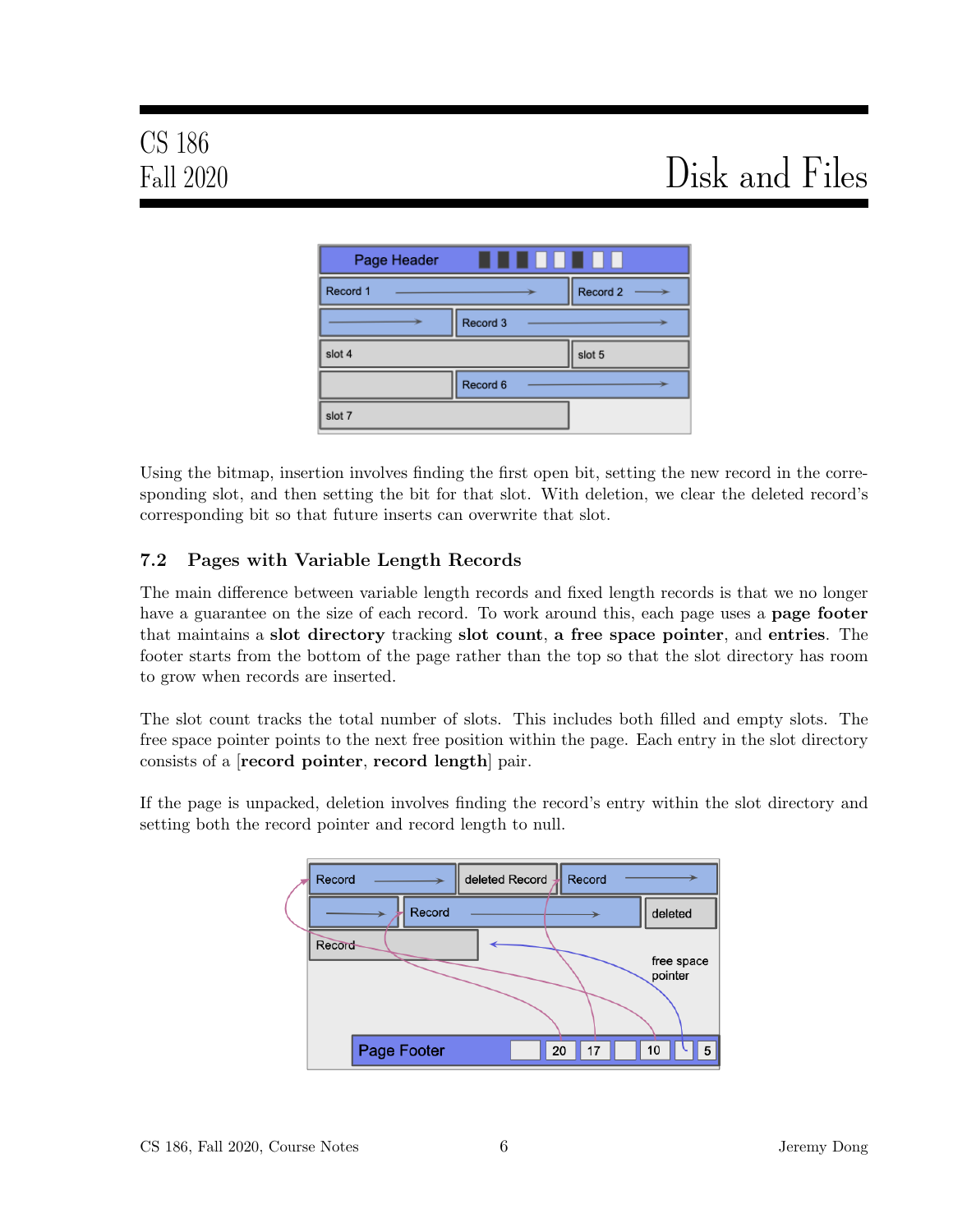For future insertions, the record is inserted into the page at the free space pointer and a new [pointer, length] pair is set in any available null entry. In the case where there are no null entries, a new entry is added to the slot directory for that record. The slot count is used to determine which offset the new slot entry should be added at, and then the slot count is incremented. Periodically, records will be reorganized into a packed state where deleted records are removed to make space for future insertions.

If the page is packed, deletion involves removing the record's entry within the slot directory. Additionally, records after the deleted record must be moved towards the top of the page by one position and the corresponding slot directory entries shifted towards the bottom of the page by one position. For insertion, the record is inserted at the free space pointer and a new entry is added every time if all slots are full.

### 8 Practice Questions

- 1. Given a heap file implemented as a Page Directory, what is the I/O cost to insert a record in the worst case? The directory contains 4 header pages and 3 data pages for each header page. Assume that at least one data page has enough space to fit the record.
- 2. What is the smallest size, in bytes, of a record from the following schema? Assume that the record header is 5 bytes. (boolean  $= 1$  byte, date  $= 8$  bytes)

name VARCHAR student BOOLEAN birthday DATE state VARCHAR

3. 4 VLRs are inserted into an empty page. What is the size of the slot directory? (int  $= 4$ ) bytes) Assume there are initially no slots in the slot directory.